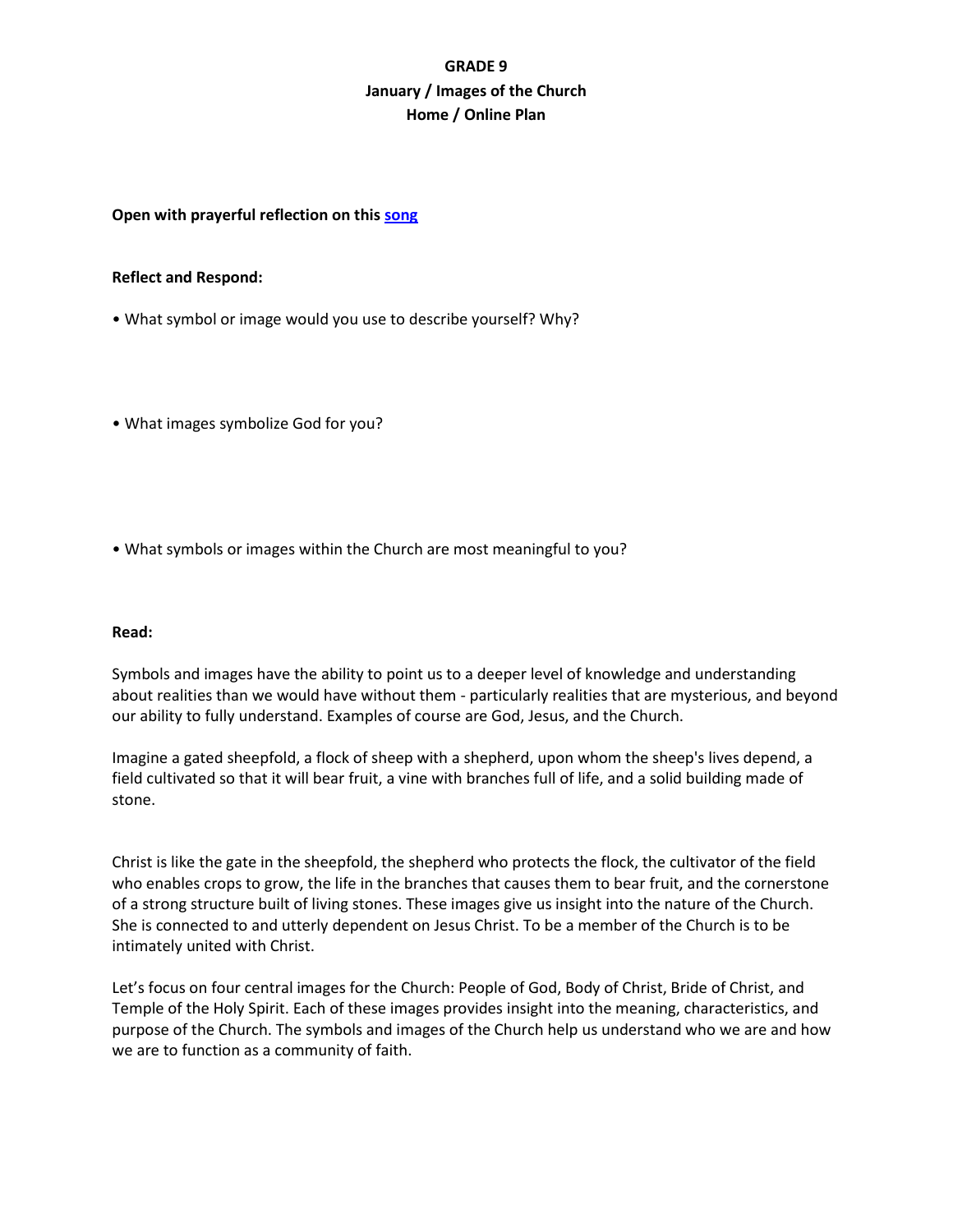Then continue:

## 1. People of God

- 1. Read the two paragraphs in the *Catholic Faith Resource* related to People of God.
- 2. Read 1 Peter 2:1-5, 9-10.

# **3. Answer the following questions:**

- What do you like about this image of the Church?
- What does the Scripture passage mean to you?
- "Jesus called together a community made up of all races." What does this mean? What impact does it have on our Church today?

# 2. Body of Christ

- 1. Read the two paragraphs in the *Catholic Faith Resource* related to Body of Christ.
- 2. Read 1 Corinthians 12:12-31.

## **3. Answer the following questions:**

- What do you like about this image of the Church?
- "Jesus is the Head of his Body, the Church." What does this mean to you? Why is this important?

• There is great "diversity of function" in the Church. How do you see that in your own parish? What are some of the different roles that people have to make your parish function?